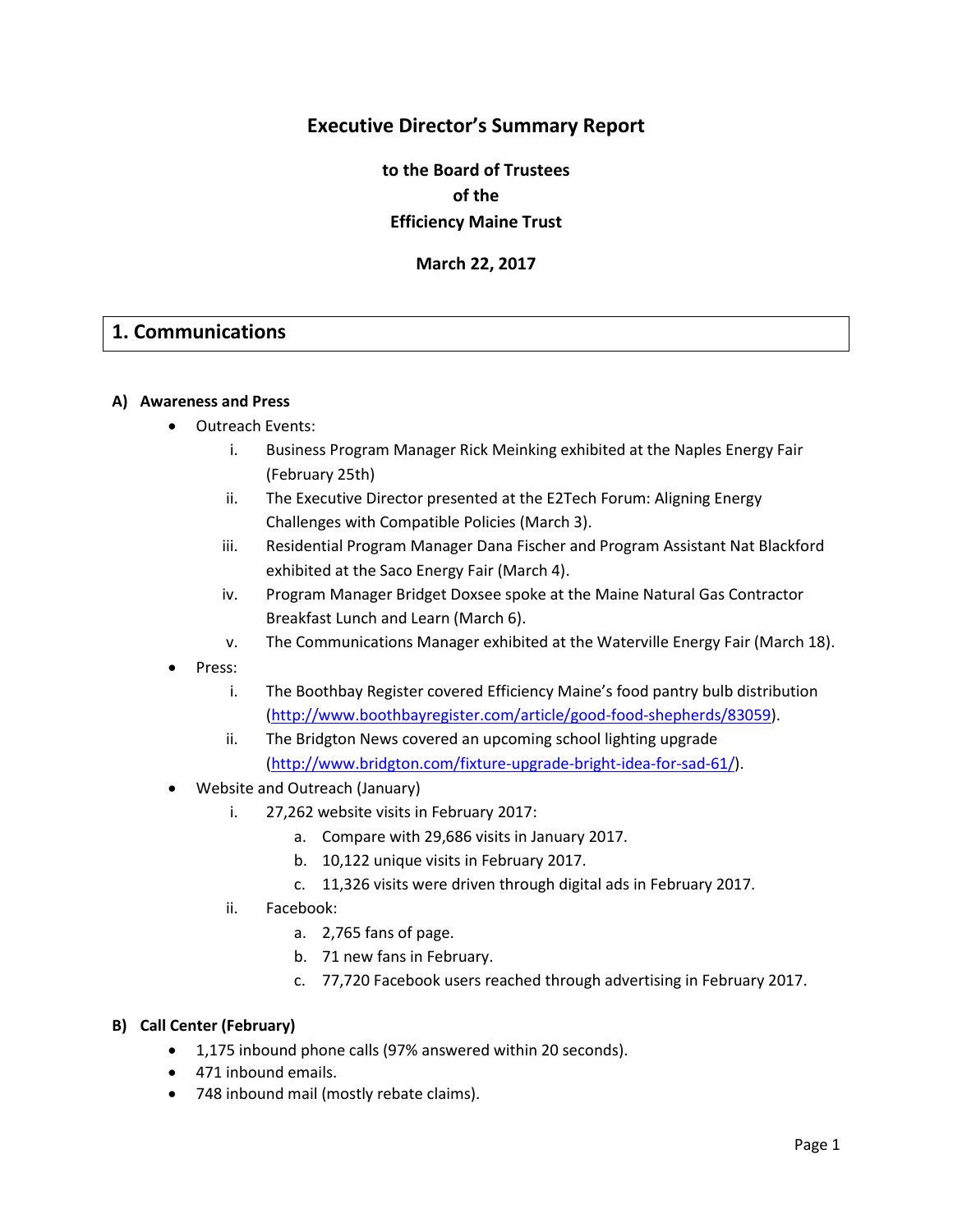908 outbound calls made in order to complete 74 Appliance Rebate Program evaluation surveys.

## **C) Government Relations**

- The Executive Director testified at public hearings on the Biennial Budget to the EUT Committee (February 28) and to the Appropriations Committee (March 6).
- The Trust, jointly with the PUC and Maine DEP, delivered to the Legislature the annual report on revenues, activities and results of RGGI in Maine.
- The Executive Director submitted written testimony to the Legislature's Marijuana Legalization Implementation Committee (February 28). The testimony advised the Committee that the Trust was seeking guidance on whether and how to implement efficiency programs in connection with future commercial growers of cannabis intended for recreational use, and also offered to work with the Committee to develop alternative paths to promoting efficient fit ups for commercial growers.
	- $\circ$  Subsequent analysis by the Trust Staff into legal issues surrounding cannabis revealed that federal law prohibits the Justice Department from spending funds to interfere with the implementation of state *medical* marijuana laws. The Rohrabacher–Farr amendment, which instituted this rule, was passed into law in December 2014. It must be renewed each fiscal year in order to remain in effect.
- PUC Activities:
	- i. Staff attended a technical conference (March 9) to discuss natural gas rebates and the status of the Triennial Plan III litigation. The PUC opened the Triennial Plan docket to limited discovery on the issue of Summit's efficiency rebates.
	- ii. Staff filed a series of data responses in the NTA coordinator docket.
	- iii. The Low Income Initiatives Managers presented to the Arrearage Management Program Stakeholders Group the current status of the Trust's AMP offerings. Staff agreed to work with the utilities and the PUC to research the effectiveness of AMP.

# **2. Program Highlights<sup>1</sup>**

## **A) C&I Prescriptive (CIP) Program – Electric Measures**

- Growth in weekly incentive payments and pipeline continues. The current pipeline is \$3,471,811 of incentive offers.
- The Team pre-approved 42 projects submitted for the Classroom Lighting Promotion, representing \$1,000,645 in additional incentives.

 $\overline{\phantom{a}}$  $1$  The Updated Financials table reported for each Program reflects data pulled from the Trust's financial management system as of mid-month; the Summary Program Update table is pulled from the Efficiency Maine project tracking database as of March 15, 2017.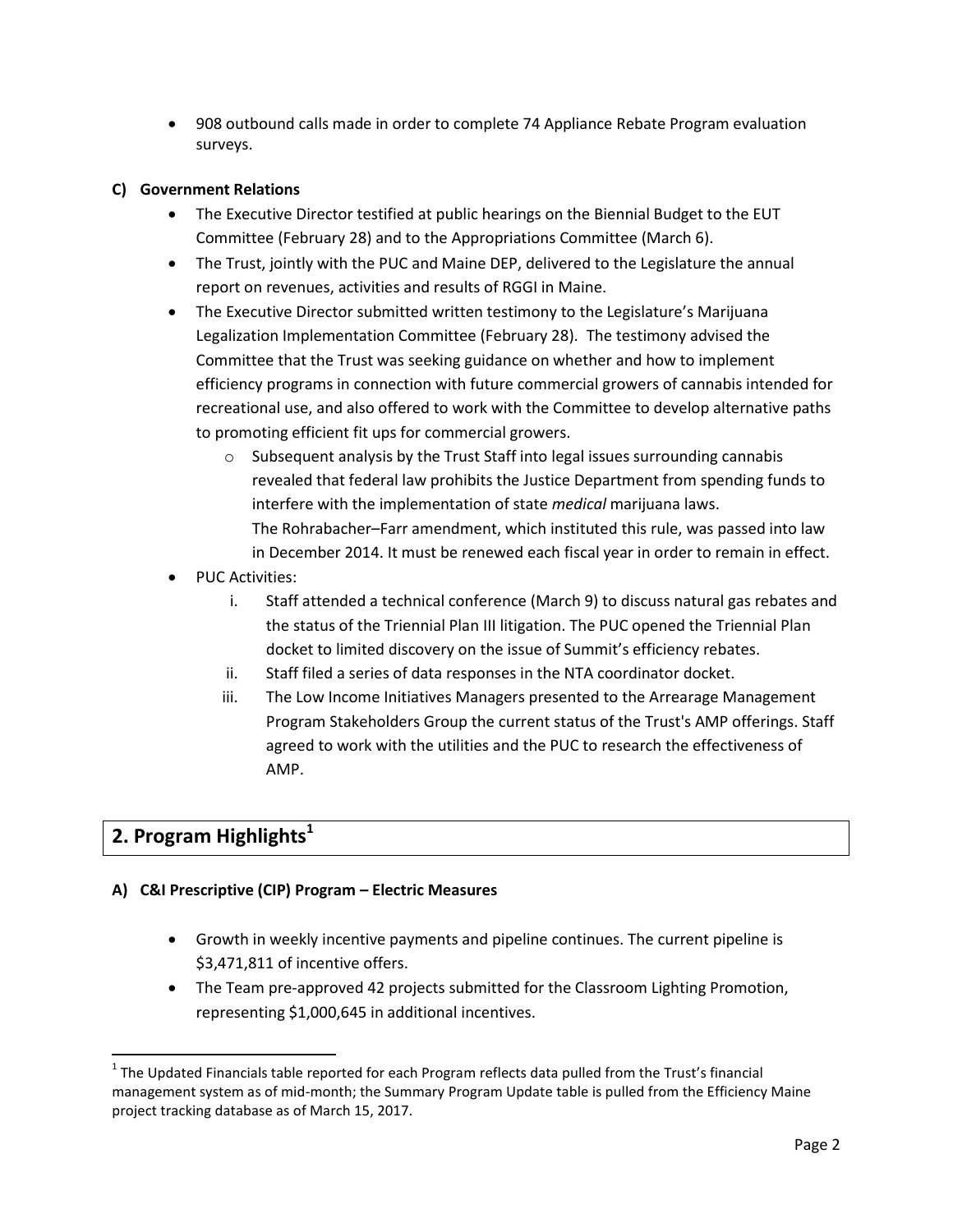- Staff is developing an Automobile Parking Lot Lighting Promotion (to replace 1000W metal halides).
- The program continues to host monthly webinars for Qualified Partners. There are currently 664 QP companies; new requests continue to come in (26 within last week).
- First Qualified Partner Lighting Advisory Group meeting scheduled for Friday, March 24.
- Incentive reviews for Q4 are underway.



**C&I Prescriptive Program Electric Measures** 



**Updated Financials Program Investment**  $FY2017 Program Budget$  \$8,574,935 7/1 to 2/28 Spending  $\left| \right|$  \$2,634,617 Percent of Budget Spent to Date | 31% Percent of Year Passed and the control of 1980 and 1980 and 1980 and 1980 and 1980 and 1980 and 1980 and 1980 and 19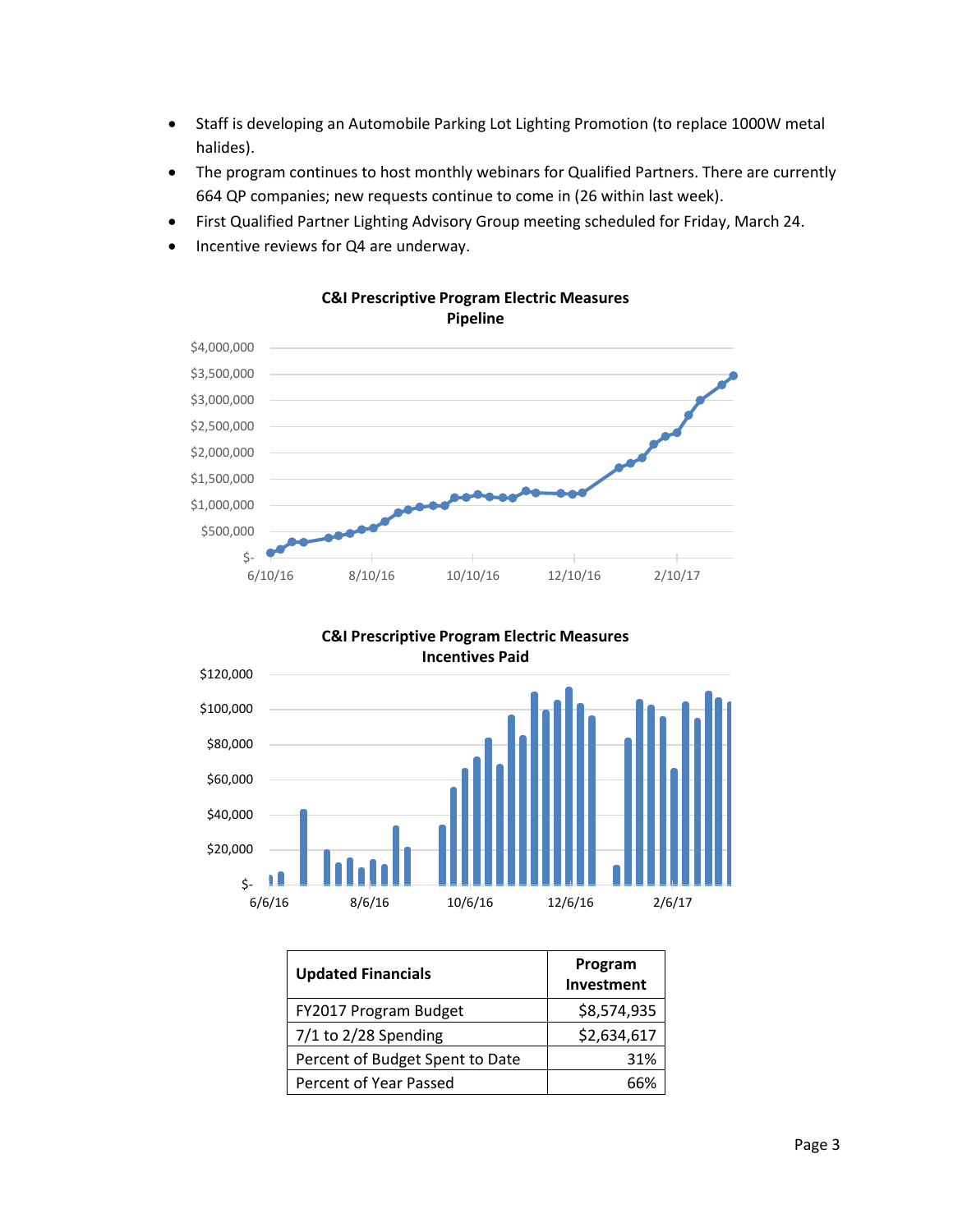| <b>Summary Program Update</b> | kWh Savings | <b>Participants</b> |
|-------------------------------|-------------|---------------------|
| Start of fiscal year to 1/31  | 9,513,493   | 753                 |

| Project Type (through 1/31)          | <b>Participants</b> |
|--------------------------------------|---------------------|
| <b>Lighting Solutions</b>            | 461                 |
| <b>Heating and Cooling Solutions</b> | 273                 |
| <b>Compressed Air Solutions</b>      |                     |

#### **B) C&I Prescriptive Program – Natural Gas Measures**

- Current pipeline equals \$330,877 in incentive offers and shows a continuous upward trend since December.
- Restaurant Spray Nozzle promotion mailing sent out week of January 23. The Team has received 136 nozzle requests. A second mailing is scheduled for next week.



# **C&I Prescriptive Program Natural Gas Measures**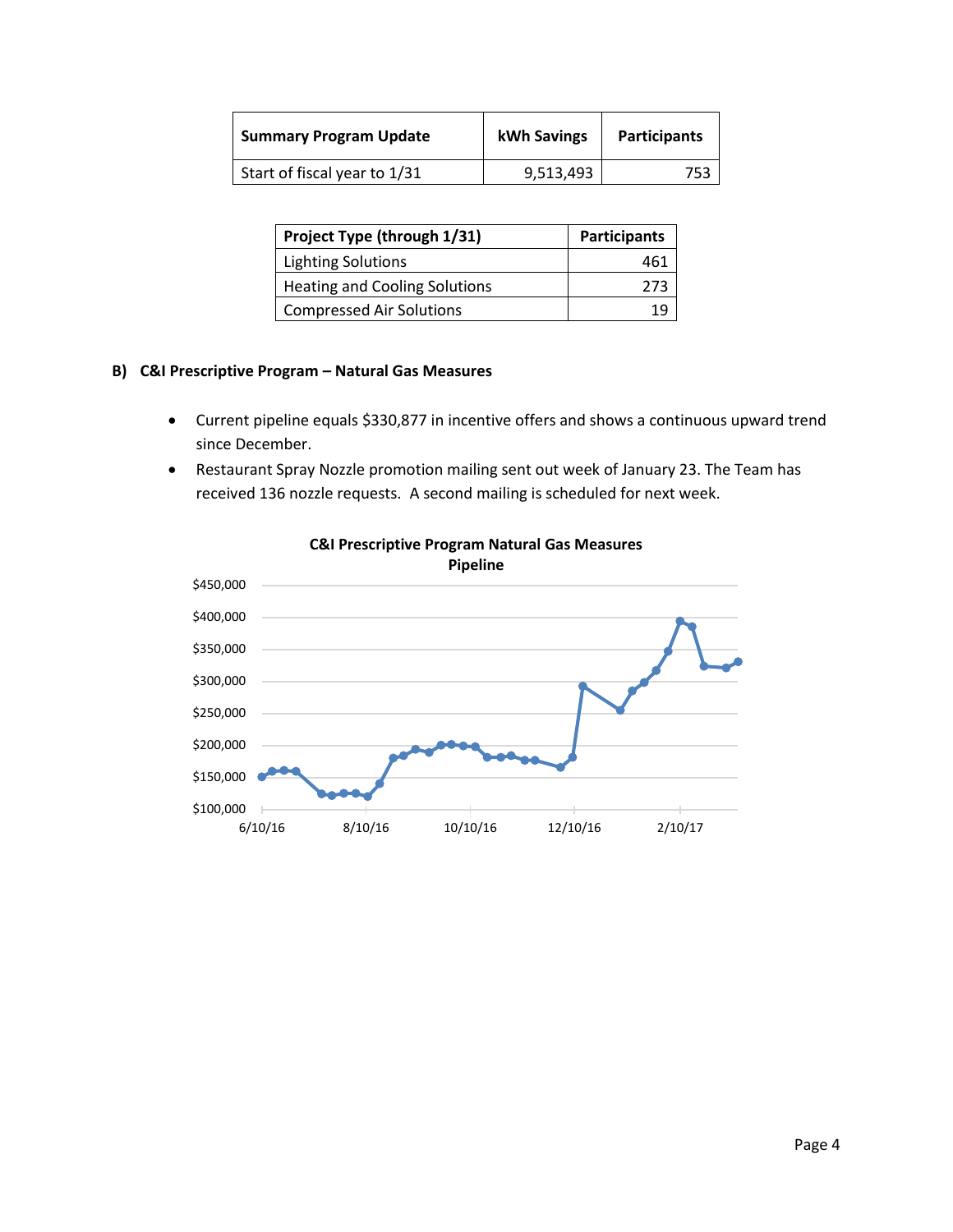



| <b>Updated Financials</b>       | Program<br>Investment |
|---------------------------------|-----------------------|
| FY2017 Program Budget           | \$1,255,720           |
| $7/1$ to $2/28$ Spending        | \$252,715             |
| Percent of Budget Spent to Date | 20%                   |
| Percent of Year Passed          | 66%                   |

| <b>Summary Program Update</b> | <b>MMBtu</b><br><b>Savings</b> | <b>Participants</b> |
|-------------------------------|--------------------------------|---------------------|
| Start of fiscal year to 1/31  | 15.971                         | 34                  |

#### **C) C&I Prescriptive Program – All Fuels (e.g., Oil) Measures / Heating Solutions**

- Current pipeline equals \$334,039 in incentive offers and is trending upward over the last month despite being in the middle of the Heating Season.
- The Program launched the Heating Solutions Distributor Discount Program for Oil and Propane Furnaces and Boilers. There are currently 10 distributor locations under MOU.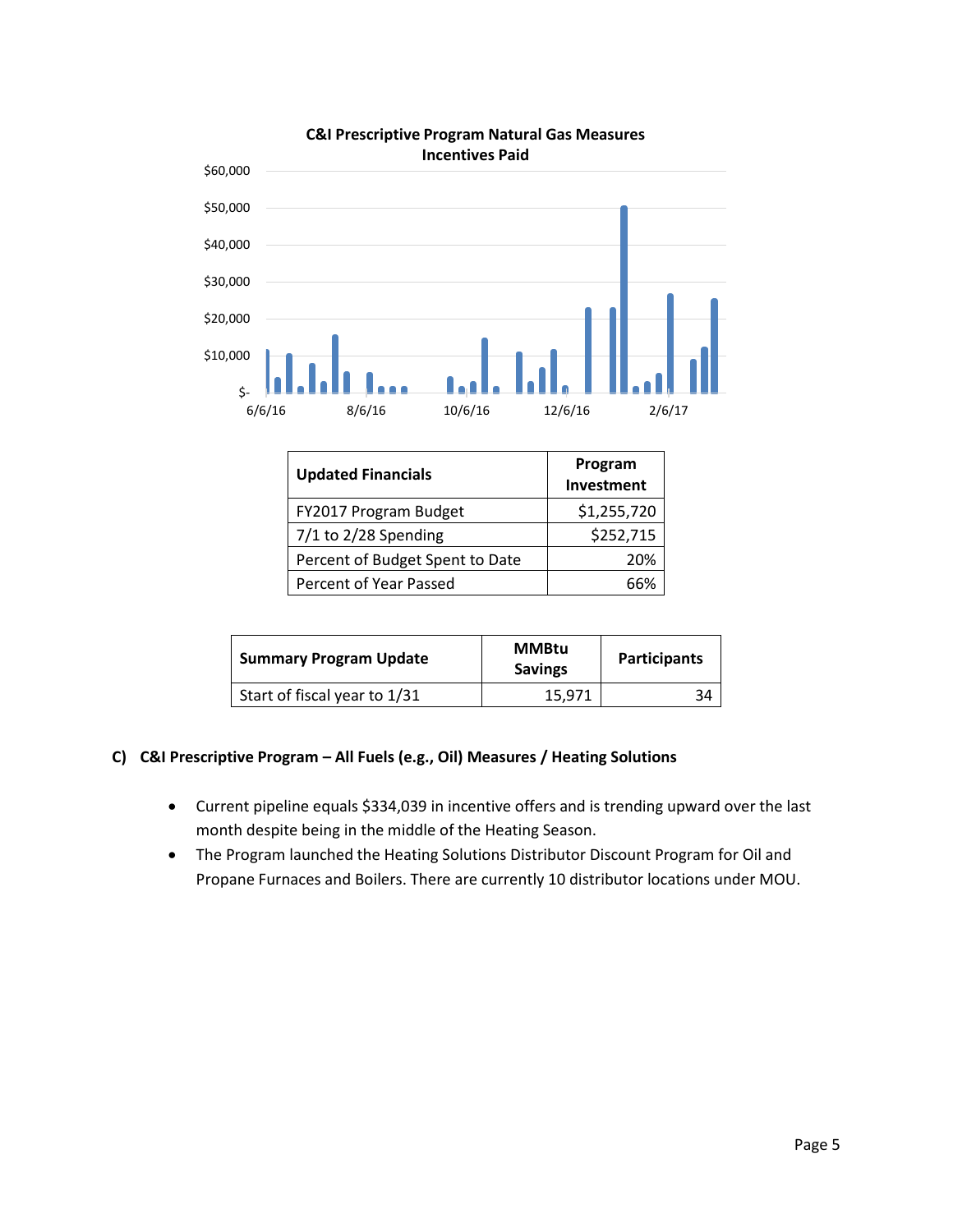





| <b>Updated Financials</b>       | Program<br>Investment |
|---------------------------------|-----------------------|
| FY2017 Program Budget           | \$1,139,855           |
| $7/1$ to $2/28$ Spending        | \$522,318             |
| Percent of Budget Spent to Date | 46%                   |
| Percent of Year Passed          |                       |

| <b>Summary Program Update</b> | <b>MMBtu</b><br><b>Savings</b> | Participants |
|-------------------------------|--------------------------------|--------------|
| Start of fiscal year to 1/31  | 21,197                         |              |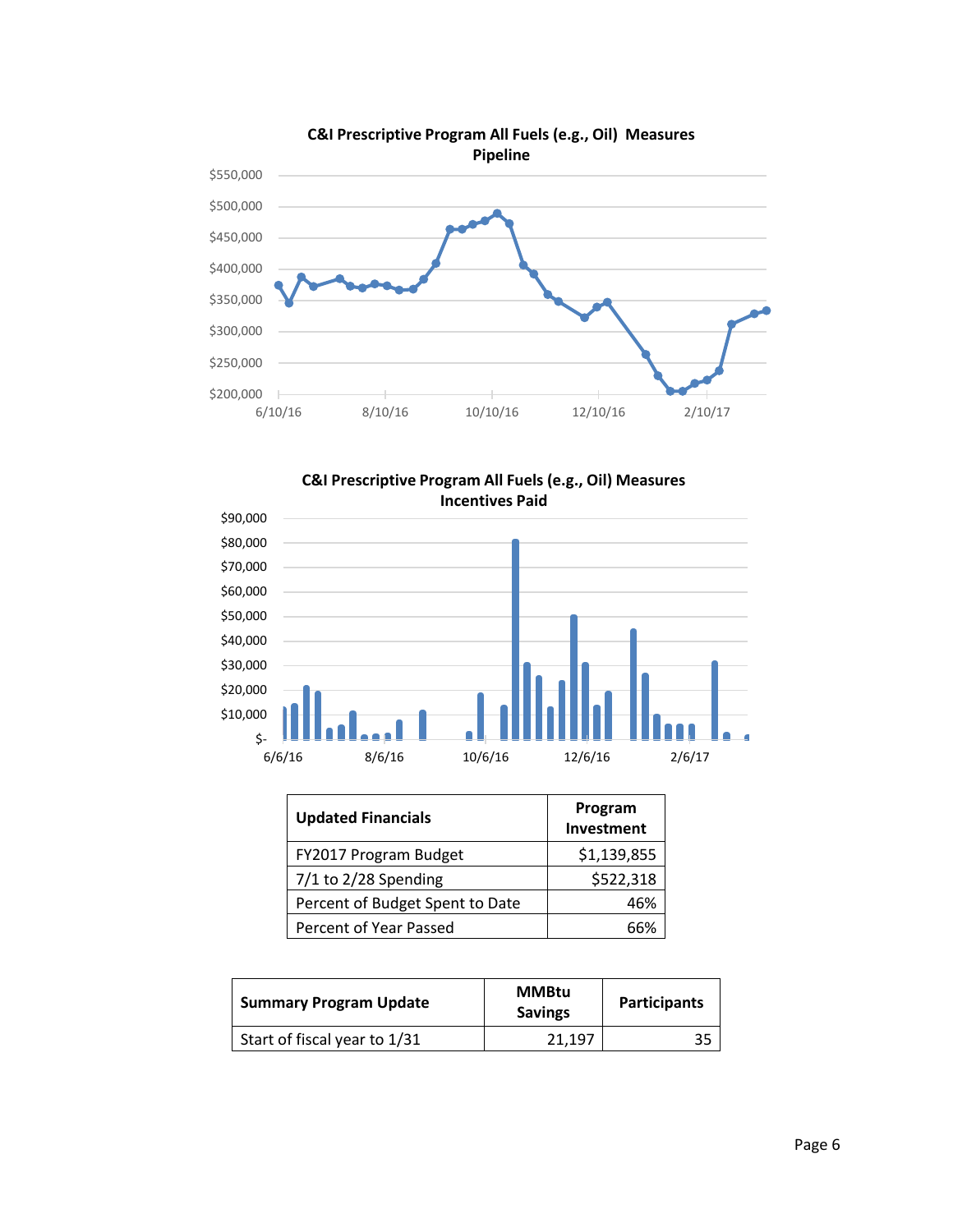#### **D) C&I Custom Program**

- Since the last Board meeting, the pipeline of small custom projects has grown modestly, adding 5 new projects worth \$182,000 in incentive offers. The total small custom pipeline now consists of 26 projects worth \$1,179,000 in incentive offers.
- The Custom Team initiated 4 new Scoping Audits.
- The Review Committee did not meet in the month of February.
- The Distributed Generation projects pipeline now consists of 10 projects worth \$5.8 million in incentive offers. Staff does not expect all of these projects will meet the deadline; adjusted for probability of close there are \$2.6 million in the pipeline.
- The Program Committee discussed that the Custom Program will calculate two costeffectiveness tests for future Distributed Generation projects: 1) the Total Resource Cost (TRC) Test, and 2) the Participant Cost test. The results of these two tests must exceed 1.00 for a project to qualify for an incentive. The TRC calculation remains unchanged, continuing to apply the methodology and assumptions approved for use in Triennial Plan III. The Participant Cost test includes such variables as operations and maintenance costs and the retail cost of electricity, and provides important information to the customer to help them determine whether a project is worth pursuing.

| <b>Updated Financials</b>       | Program<br>Investment |
|---------------------------------|-----------------------|
| FY2017 Program Budget           | \$18,331,793          |
| $7/1$ to 2/28 Spending          | \$4,348,491           |
| Percent of Budget Spent to Date | 24%                   |
| Percent of Year Passed          |                       |

| <b>Additional Details on FY 2017 Financials</b>        | Program<br>Investment |
|--------------------------------------------------------|-----------------------|
| Encumbrances (under contract)                          | \$5,203,962           |
| Awards (pending contracts)                             | \$1,161,054           |
| Pipeline                                               | \$3,475,789           |
| Total Expenditures, Encumbrances, Awards &<br>Pipeline | \$14,216,026          |
| Percent of Budget                                      | 78%                   |

| <b>Summary Program Update</b> | <b>MMBtu</b><br><b>Savings</b> | kWh Savings | <b>Participants</b> |
|-------------------------------|--------------------------------|-------------|---------------------|
| Start of fiscal year to 1/31  | 187,616                        | 14,327,078  | 1 C                 |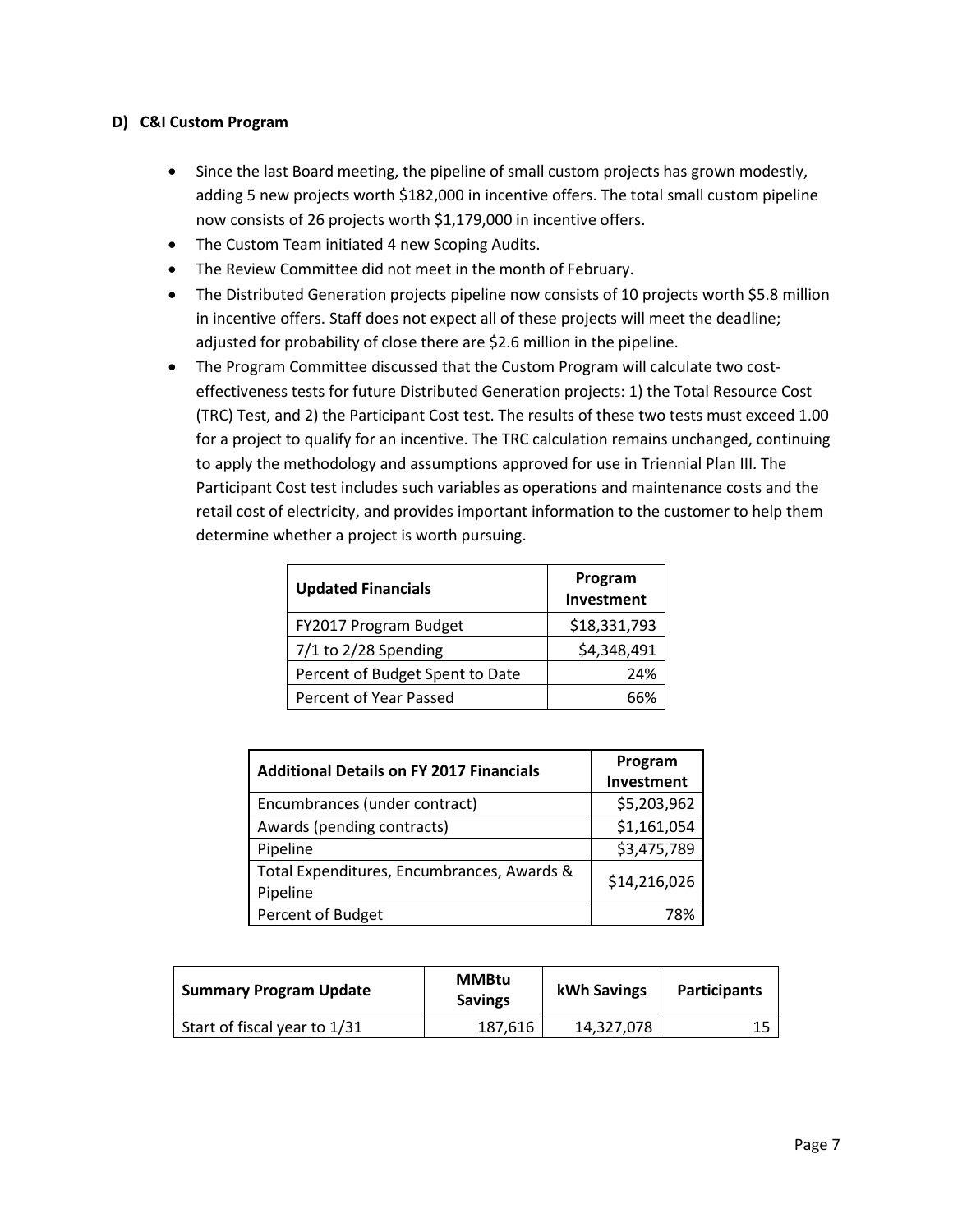#### **E) Small Business Initiative**

- Customer outreach is underway in Region 7. The SBI Team received customer data from CMP for small businesses (SGS rate classes) in Region 7. The data will allow the team to target the appropriate customers for SBI. In the past the team has relied on lists from region chambers which often include larger businesses or businesses outside the target region.
- Conducted two in-person contractor training events in Region 7 on March 1 and 8. The Program currently has three participating contractors on board; continuing discussions with additional contractors for Region 7.
- Field staff are successfully bringing in potential customers and working with contractors to move projects along faster in Regions 5 and 6.
- Pipeline growing steadily in Region 6
- As of March 16, there were 106 projects in the pipeline (broken out by region below) representing \$642,661.85 in incentive offers.
	- i. Region 5: 22 projects in pipeline (\$131,956 in incentives)
	- ii. Region 6: 84 projects in pipeline (\$510,705 in incentives)
- Offering contractor bonus incentives to contractors that complete a certain number of projects between March 13 and April 30.



| <b>Updated Financials</b>       | Program<br>Investment |
|---------------------------------|-----------------------|
| FY2017 Program Budget           | \$2,203,926           |
| $7/1$ to $2/28$ Spending        | \$254,181             |
| Percent of Budget Spent to Date | 12%                   |
| Percent of Year Passed          |                       |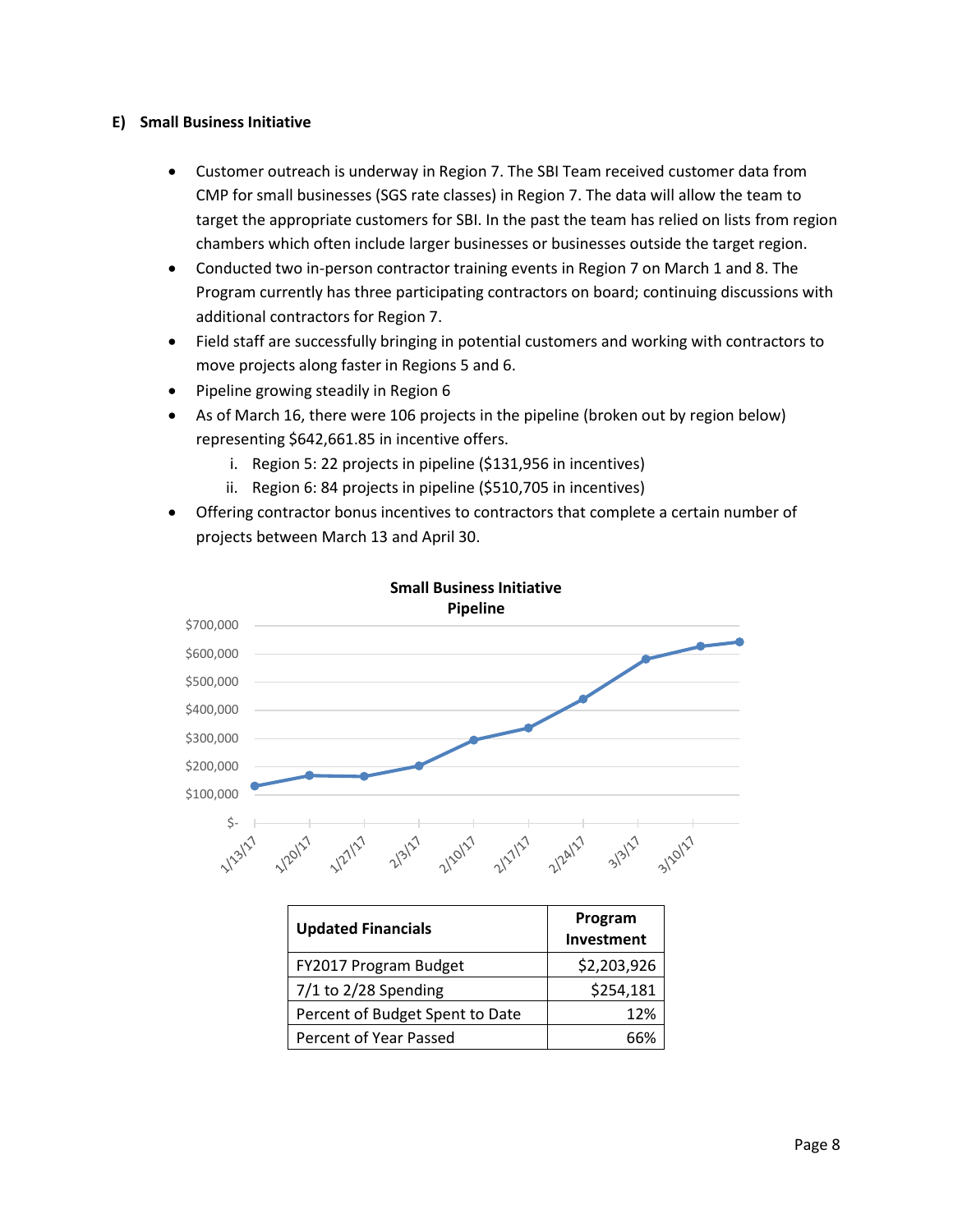| <b>Summary Program Update</b> | <b>kWh Savings</b> | <b>Participants</b> |
|-------------------------------|--------------------|---------------------|
| Start of fiscal year to 1/31  | 32,055             |                     |

#### **F) Commercial New Construction – Maine Advanced Buildings Program**

- Nine projects are under MOU representing \$774,769 in incentive offers.
- Two new projects have been submitted (MOUs being prepared) representing \$101,500 in incentives.
- Eleven additional projects being tracked not yet under MOU, representing \$158,235 in incentives (weighted estimate).
- Avesta Bayside project completed and just waiting on final documentation.
- The Delivery Team is continuing to follow up on new project leads, as identified.

| <b>Updated Financials</b>       | Program<br>Investment |
|---------------------------------|-----------------------|
| FY2017 Program Budget           | \$1,853,073           |
| $7/1$ to $2/28$ Spending        | \$309,410             |
| Percent of Budget Spent to Date | 17%                   |
| Percent of Year Passed          |                       |

| <b>Additional Details on FY 2017 Financials</b>        | Program<br>Investment |
|--------------------------------------------------------|-----------------------|
| Encumbrances (under contract)                          | \$1,042,290           |
| Awards (pending contracts)                             | \$876,269             |
| Pipeline                                               | \$158,235             |
| Total Expenditures, Encumbrances, Awards &<br>Pipeline | \$1,346,048           |
| Percent of Budget                                      | 73%                   |

| <b>Summary Program Update</b> | <b>MMBtu</b><br><b>Savings</b> | <b>kWh Savings</b> | <b>Participants</b> |
|-------------------------------|--------------------------------|--------------------|---------------------|
| Start of fiscal year to 1/31  | 1,330                          | 517.552            |                     |

#### **G) Home Energy Savings Program**

 Overall February activity was 10% lower than February 2016, consistent with trending so far in FY17.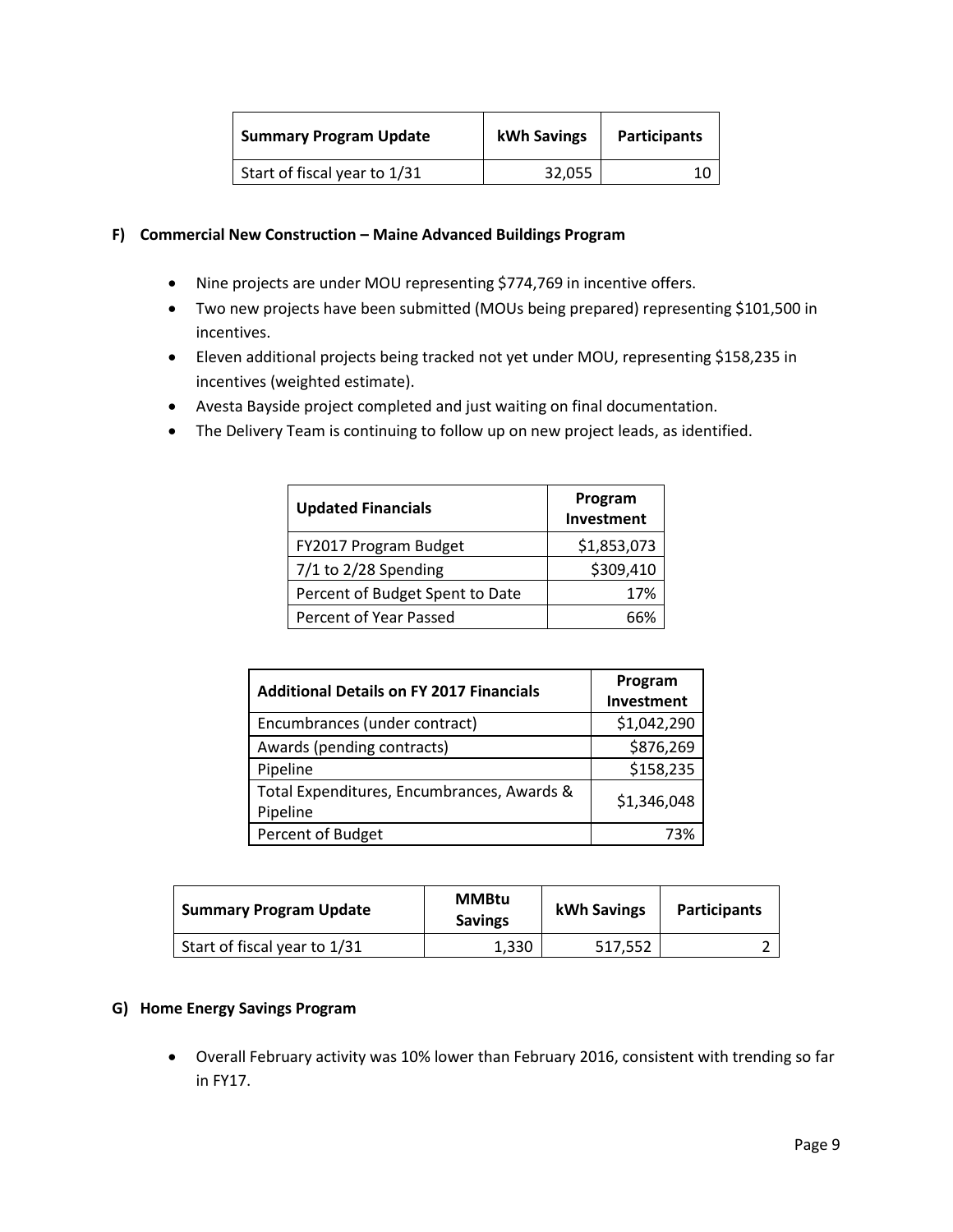- More than 500 residential projects were supported in February bringing the total to more than 5,700 homes.
- HESP rebate amounts accompanied private investment leading to \$3.2 million worth of efficiency measures in February bringing fiscal year total investment in residential energy efficiency projects statewide through HESP to \$33.1 million.
- Rebates were issued toward the installation of 212 "first" and 88 "second" unit/zone ductless heat pumps in February, similar to prior years and consistently the slowest month of sales for heat pumps.
- Thirty-three loans were closed in February, supporting \$222,000 in efficiency upgrades installed by 30 different companies totaling 7% of all projects processed through HESP rebates during the month. A total of 300 loans have been closed this fiscal year supporting more than \$2.28 million in residential projects.



#### **HESP Weekly Rebate Activity**

| <b>Updated Financials</b>       | Program<br>Investment |
|---------------------------------|-----------------------|
| FY2017 Program Budget           | \$10,327,632          |
| $7/1$ to 2/28 Spending          | \$5,427,646           |
| Percent of Budget Spent to Date | 53%                   |
| Percent of Year Passed          |                       |

| <b>Summary Program Update</b> | kWh Savings | <b>MMBtu</b><br><b>Savings</b> | <b>Measures</b> |
|-------------------------------|-------------|--------------------------------|-----------------|
| Start of fiscal year to 1/31  | 7,142,153   | 55,813                         | 7,138           |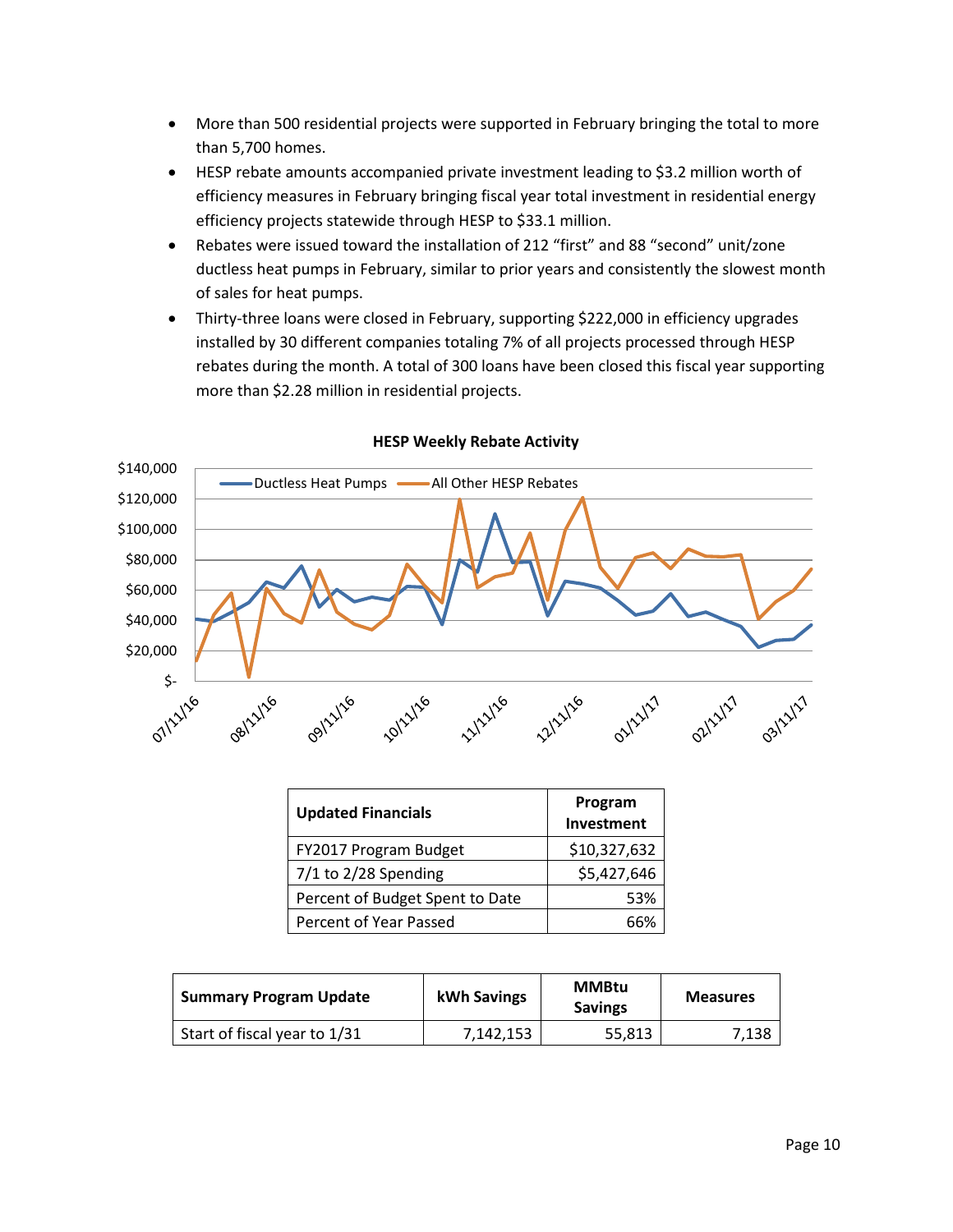| Project Type (through 1/31) | Units |
|-----------------------------|-------|
| <b>Electric Measures</b>    | 3,857 |
| All Fuels Measures          | 3,281 |

#### **H) Consumer Products Program**

- The program began offering an instant rebate (no waiting for a check) for heat pump water heaters through distributors on March 1.
- Retail LED sales remain slower than the pace that was modeled in the Triennial Plan, despite introduction of a small incentive increase and extensive field support.
- The Trust's 5-month pricing trial for retail LEDs is demonstrating a strong price elasticity of demand.
- A \$50 rebate for room air purifiers was re-started on March 1.



## **Weekly Bulb Sales YTD – Retail (Unaudited Estimate)**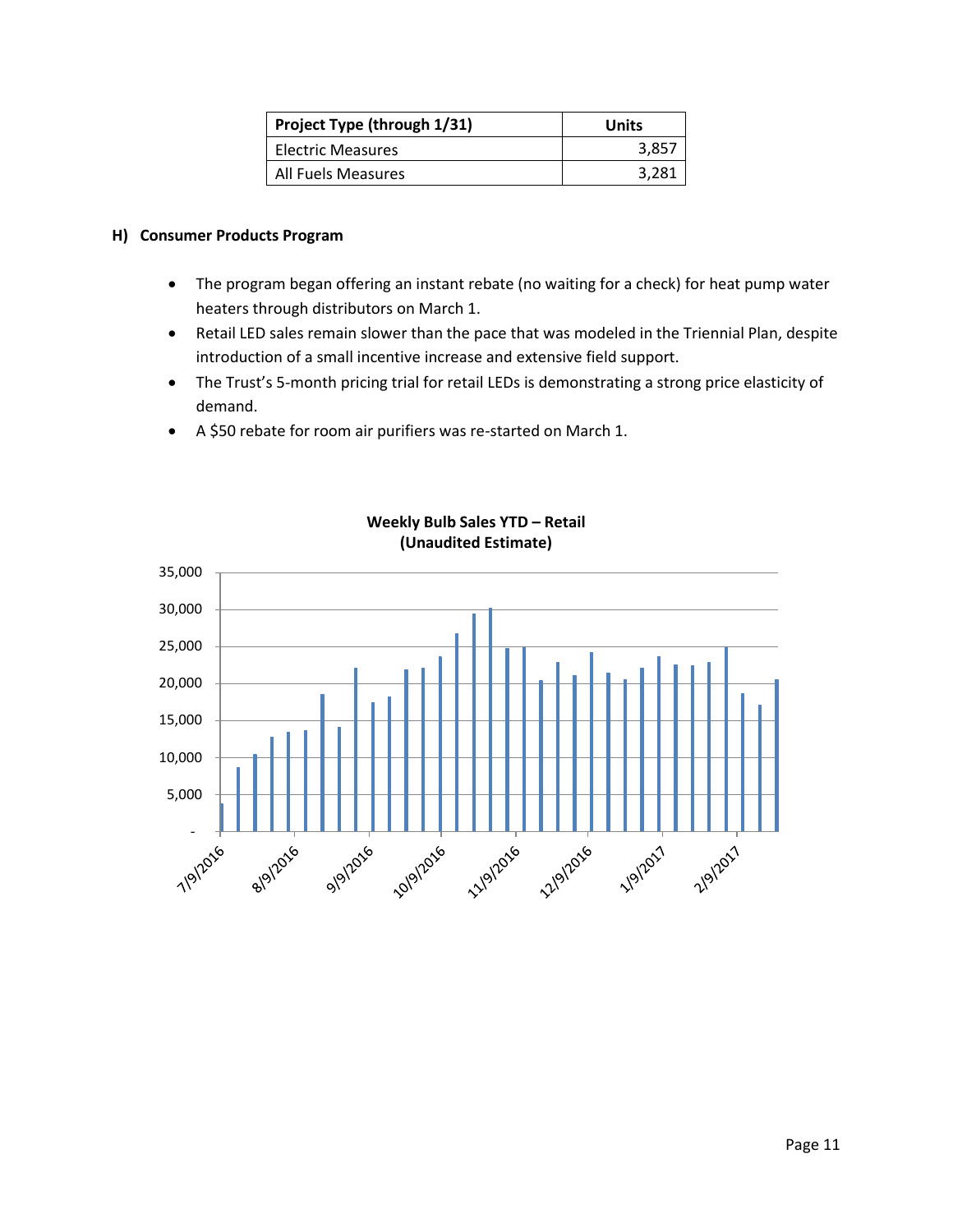

#### **Weekly Bulb Sales YTD – Distributor (Unaudited Estimate)**

| <b>Updated Financials</b>       | Program<br>Investment |
|---------------------------------|-----------------------|
| FY2017 Program Budget           | \$11,405,310          |
| $7/1$ to 2/28 Spending          | \$3,765,540           |
| Percent of Budget Spent to Date | 33%                   |
| Percent of Year Passed          |                       |

| <b>Summary Program Update</b> | kWh Savings | Appliance<br><b>Rebates</b> | <b>Light Bulbs</b> |
|-------------------------------|-------------|-----------------------------|--------------------|
| Start of fiscal year to 1/31  | 18.941.136  | 7.455                       | 624,689            |

#### **I) Low-Income Initiatives (electric, natural gas, and all fuels)**

- In February, the utilities enrolled another 34 participants in the PUC's Arrearage Management Program (AMP) for low-income customers with outstanding electric bills, bringing the total to 973 homes from seven utilities since its October 2015 inception. Since inception, 49% of participants have requested and received free LEDs and water saving devices through the program.
- The Low Income Direct Install Initiative for Water Heaters launched November 15 and 19,908 pieces of mail have identified 336 qualified prospects. Installations began in February and 42 have been completed towards a goal of 666.
- The Low Income Direct Mail Program launched March 1, offering LEDs and low flow devices to LIHEAP participants at no charge.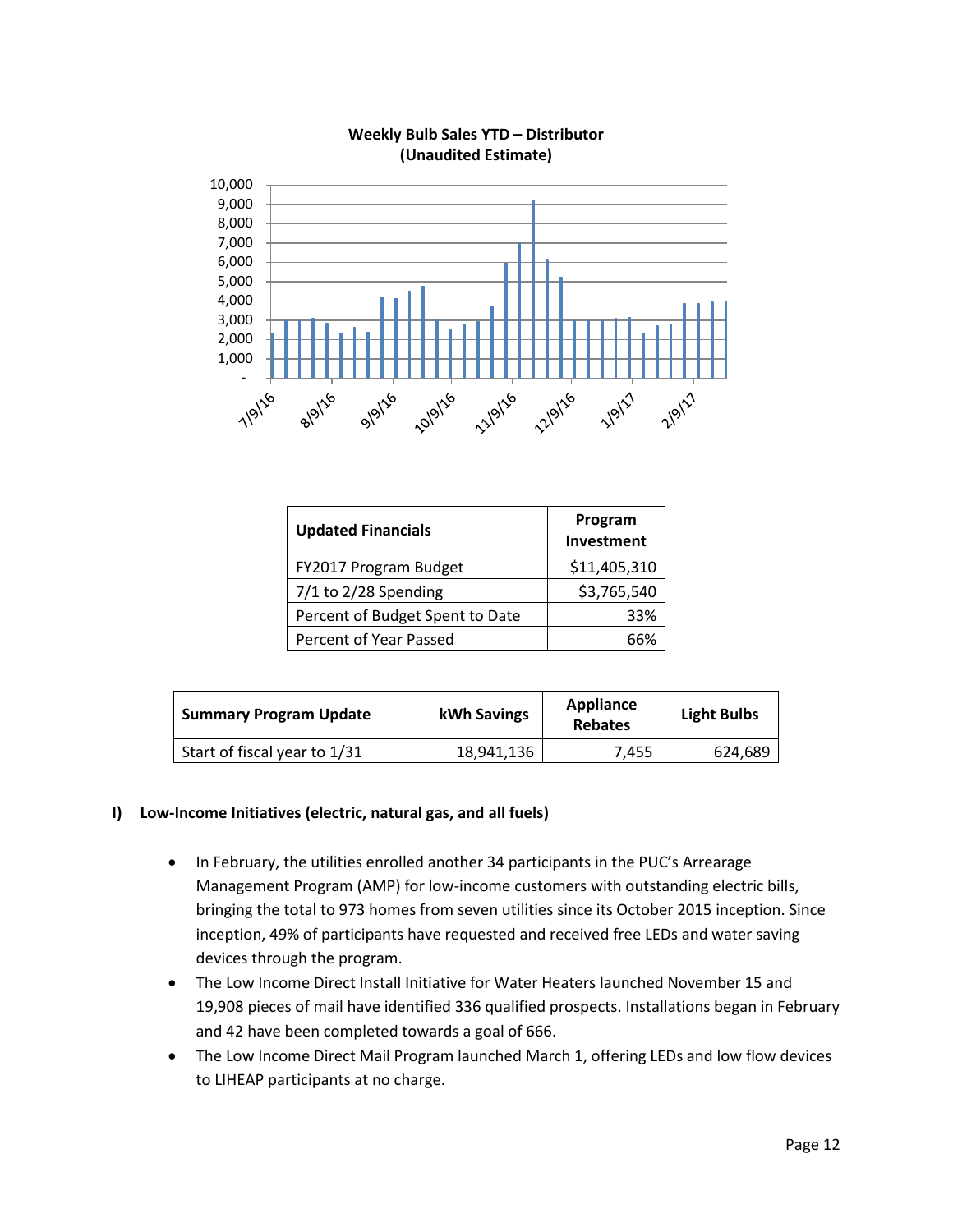- Food Pantries have distributed nearly 400,000 LEDs since July 1 and are on track to distribute 500,000 bulbs by the end of April.
- LIHESP Highlights:
	- i. Twenty-five homes received basic weatherization under LIHESP in January bringing the total this fiscal year to 171 participating homes. February provided our highest month rebate outflow to date at \$39,000.
	- ii. Two LIHESP homes took advantage of the "80% up to \$2,000" heat pump incentive in February.
	- iii. So far in FY2017 we have had 25 contractor companies complete measures in LIHESP homes in 73 different towns from Eastport to Wells.



## **LIHESP Weekly Rebate Activity**

| <b>Updated Financials</b>       | Program<br>Investment |
|---------------------------------|-----------------------|
| FY2017 Program Budget           | \$5,846,418           |
| $7/1$ to 2/28 Spending          | \$1,239,284           |
| Percent of Budget Spent to Date | 21%                   |
| Percent of Year Passed          |                       |

| <b>Summary Program Update</b> | <b>kWh Savings</b> |
|-------------------------------|--------------------|
| Start of fiscal year to 1/31  | 4,422,515          |

| Other Initiatives (through 1/31) | Units |
|----------------------------------|-------|
| <b>LIHFSP</b>                    | 184   |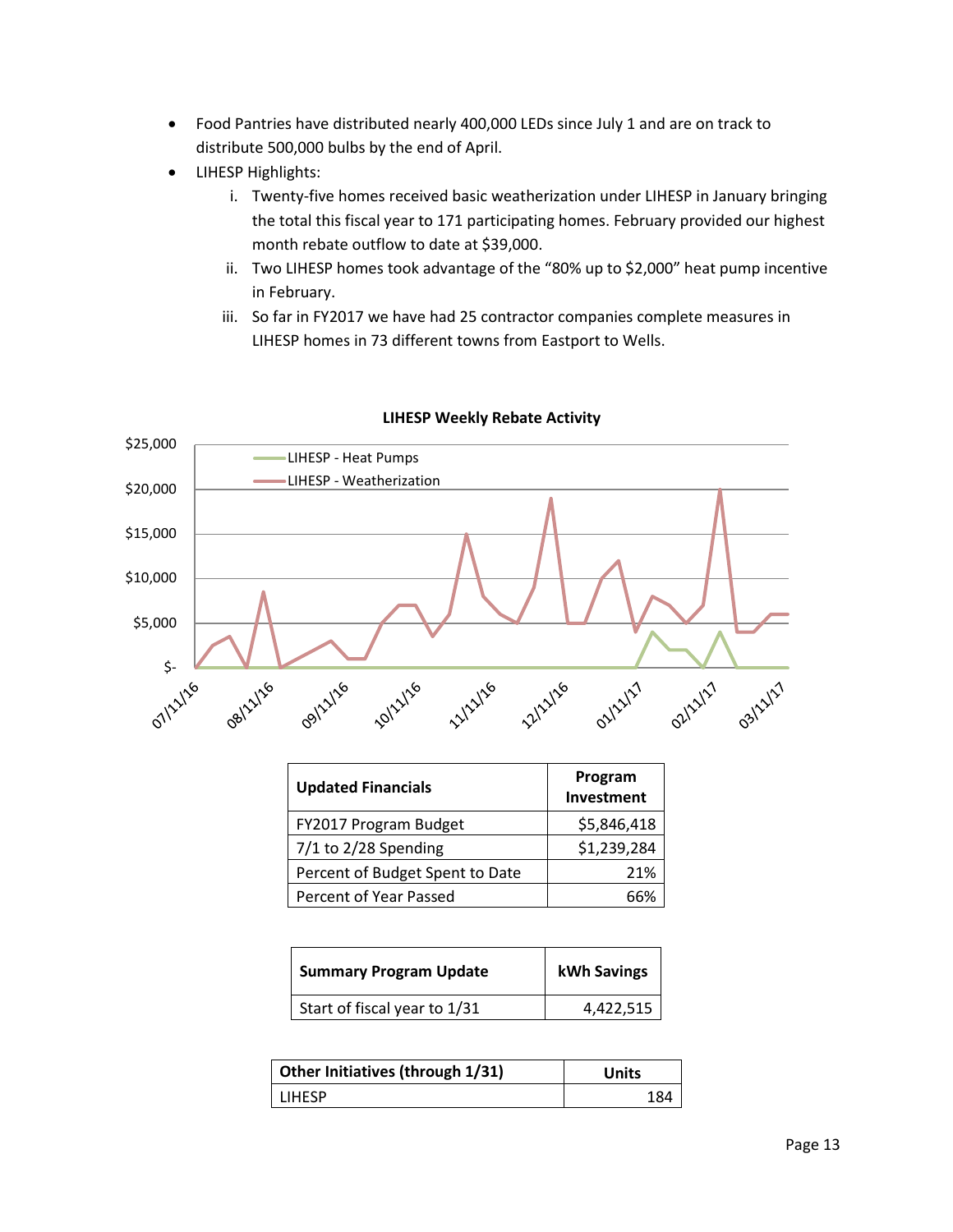| Other Initiatives (through 1/31) | Units   |
|----------------------------------|---------|
| AMP DIY Kits                     | 237     |
| <b>Food Pantry Bulbs</b>         | 289,338 |

## **J) Strategic Initiatives (Cross Cutting)**

#### **I. Forward Capacity Market**

- The Trust is participating in ISO-NE's Energy Efficiency Forecasting group.
- Staff is preparing the Show of Interest for FCA 12.
- Staff is engaged with compliance reporting associated with completing the Trust's FCA 8 resource.

#### **II. Evaluation, Measurement, and Verification (EM&V)**

- The RFP review team for the HPWH Impact Evaluation met on March 15 and reviewed 7 proposals The review team included Peter Eglinton, Laura Martel, Dana Fischer, Rick Meinking, and James Leyko. The team recommended awarding a contract for the evaluation to West Hill Energy and Computing.
- The HESP evaluation team has started meeting with the electric and natural gas utilities in order to get billing data to support the ongoing evaluation.
- The Food Pantry study, Appliance Survey review, FCM M&V Compliance review, and DHP study of low income homes and multifamily units are all ongoing.

#### **III. Innovation**

The Trust is planning to hold an Innovation Working Group meeting in April.

## **3. Administration and Finance Highlights**

#### **A) Administration**

- Staff developed an update to the Personnel Manual for non-state employees. The last updates to the Manual were made in 2014. The new draft expands and clarifies the operation of the Trust's policies to keep the workplace free from harassment; removes specific dollar or percentage references in the discussion of fringe benefits so that management has flexibility to make adjustments from year to year without amending the Manual; and updates rules regarding use of social media.
- Staff is reviewing estimates for a series of IT purchases including the acquisition of a new server to replace the current server which is nearing the end of its engineered life. It is also looking at updating software operating systems for its computers, as Microsoft has announced that it will discontinue supporting Windows, which is currently in use on all EMT equipment, and updating from its current Microsoft Office suite (v. 2010).